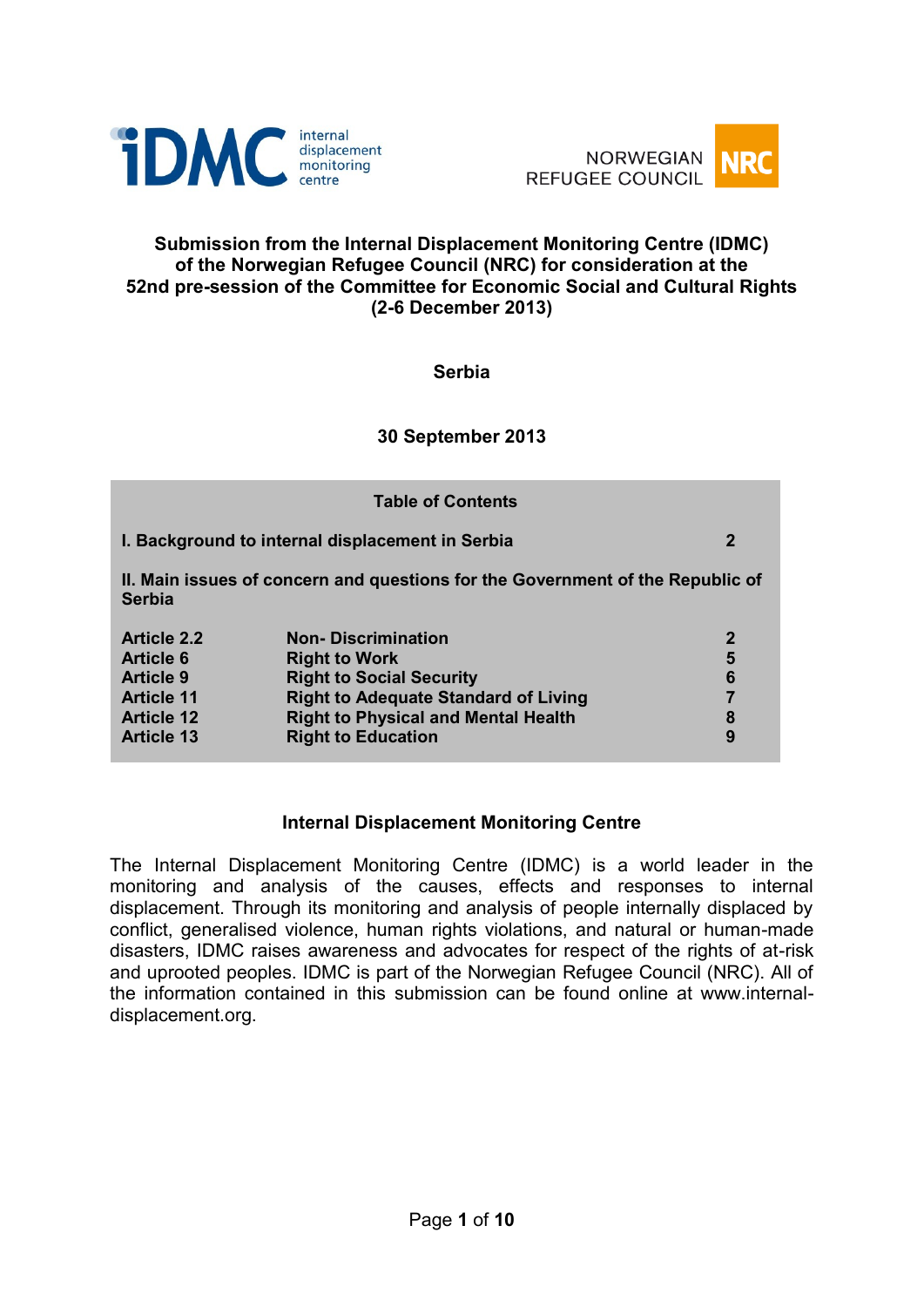# **I. Background to internal displacement in Serbia**

1. In 1999, over 245,000 people fled from or within Kosovo in fear of reprisals from the majority Albanian population. This was as a result of NATO air strikes that had forced the withdrawal of Yugoslav troops and ended years of oppression of ethnic Albanians. Kosovo's current political status remains ambiguous despite the increasing number of states that have recognised its claim to independence. Negotiations continue between Kosovo and Serbia and are chaired by the European Union.

2. As of December 2012, there were an estimated 225,000 internally displaced people (IDPs) from Kosovo within Serbia, including an estimated 15,000 internally displaced Roma who have never been registered as displaced. These figures do not take into account those who have achieved durable solutions through local integration, relocation elsewhere in the country or return. Approximately threequarters of IDPs are ethnic Serbs and 11 per cent Roma, Ashkali and Egyptian – collectively known as RAE.

3. In 2011, an assessment of the needs of IDPs conducted by the Serbian Commissariat for Refugees with the support of UNHCR identified over 97,000 IDPs still in need of assistance (JIPS/UNHCR, 2011). Eighty per cent of registered IDP households expressed a need for improved housing. Seventy-four per cent of IDPs were living below the poverty line. Roma were deemed the most vulnerable. The assessment indicated an equal representation of men and women amongst IDPs, but did not identify specific needs or protection issues of women.

4. Though the majority of IDPs have remained where they were initially displaced, a significant number have moved on from smaller to large urban areas such that 165,000 IDPs now live in cities. IDPs have largely settled in the regions of Sumadija and western Serbia in cities such as Kraljevo and Niš and around Belgrade. A majority of the most vulnerable IDPs live in rural areas and require assistance with housing, employment and access to documentation.

#### **II. Main issues of concern and questions for the Government of the Republic of Serbia**

# **Article 2.2 Non- Discrimination**

5. In its 2<sup>nd</sup> Periodic State report (E/C.12/SRB/2) submitted to the Committee on 24 March 2011 (para 101), the Government of the Republic of Serbia reported that informal Roma settlements were recognised as a priority issue for the future national housing policy. In the general plan of the city of Belgrade until 2021, social and affordable housing is highlighted as a special form of housing, to which destitute Roma are recognised as socially vulnerable persons who need special assistance to provide adequate housing conditions. The Action Plan for the Implementation of the Strategy for Improvement of the Status of Roma for the period 2012-2014 was adopted in June 2013. However, the Strategy for the Improvement of the Status of Roma does not appear to have any budgeted funds for internally displaced RAE.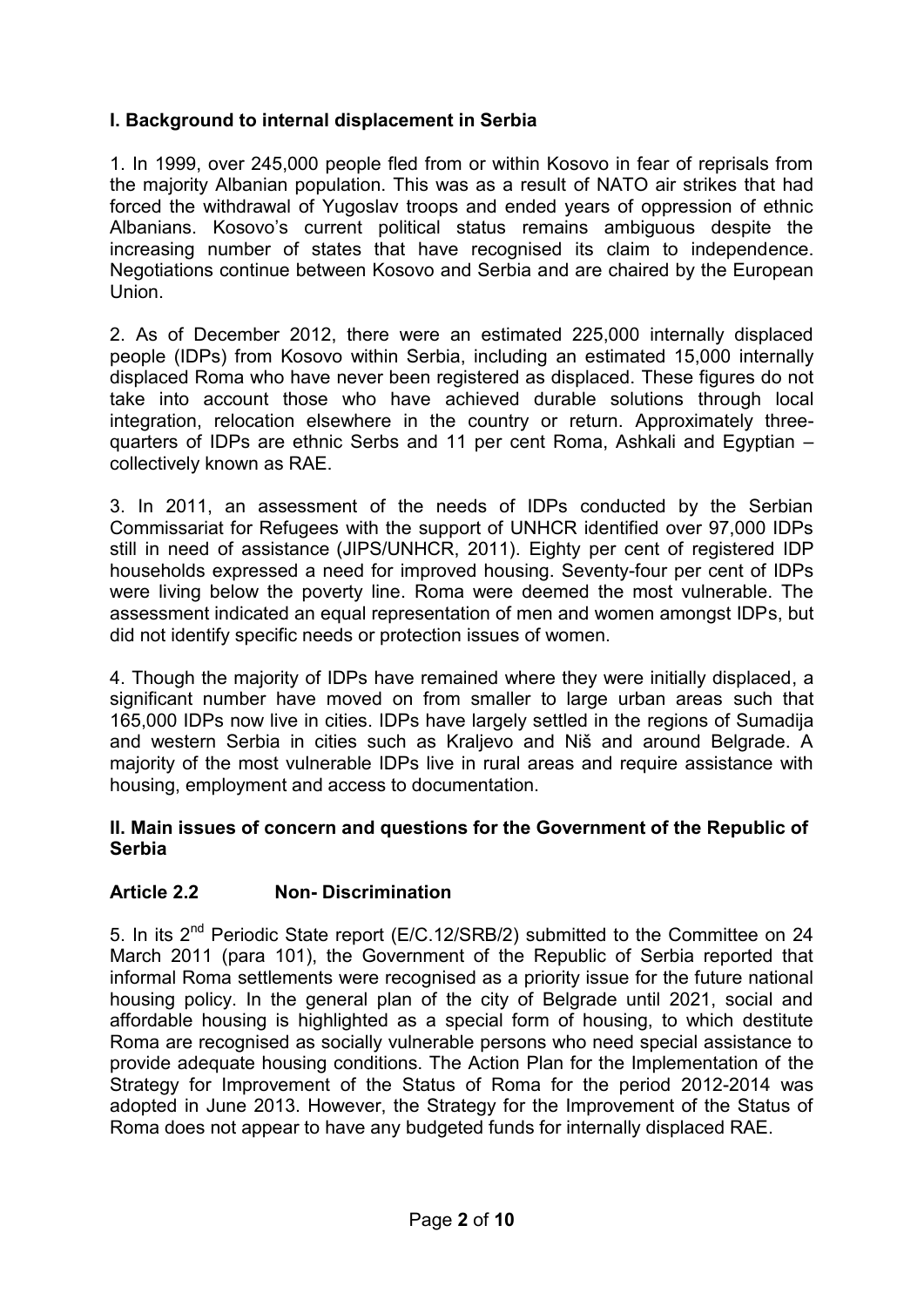6. Despite these measures, Roma IDPs continue to be discriminated against and separated from the rest of the population through residential segregation. Often the resettlement of Roma after a government-enforced eviction results in Roma IDPs being moved to the outskirts of Belgrade to such places as Makis, Rakovica, Mladenovac and Barajevo. The feeling of isolation is heightened by the presence of physical barriers such as fences and barbed wire as present in Barajevo.<sup>1</sup> Marginalisation is most evident in the spheres of housing, education, healthcare and employment and is partially a result of lack of documentation that is required to access their rights in these spheres.

7. The anti-discrimination framework applicable in Kosovo does not provide protection to IDPs, asylum seekers or others in a similar position since it applies only to the citizens of Kosovo (see Article 1 and Article 2(c) of the Antidiscrimination Law and Article 3 of the Law on Ombudsperson in conjunction with Article 15).

8. In Kosovo, most ethnic Serb IDPs live in the north, where they rely on a system of education, policing and health care services provided entirely by Serbia. Many others live in enclaves in areas where their ethnic group constitutes a majority, but where they often face restrictions on their freedom of movement and have little access to livelihoods and services. Ethnically motivated attacks mainly against ethnic Serb IDPs in northern Kosovo and Metohija have risen to 60 in the first four months of 2013, up from 40 during the same period in 2012 (UN SC/11033).

9. Over 46 per cent of all displaced households in Serbia own apartments or houses in Kosovo. Most of these have been destroyed or illegally occupied. Around 30 per cent of households with property in Kosovo have filed property claims (JIPS/UNHCR, 2011). Seventy per cent of the complaints remain unaddressed.

10. In 2004, IDPs from Kosovo submitted around 18,000 claims for compensation for their destroyed properties. After a delay of several years, caused by an order of UNMIK to the courts not to process those cases, local courts in Kosovo are now rejecting massively these claims, on the grounds that UNMIK and KFOR enjoy immunities and the local institutions of Kosovo were not formed at the time. Moreover, certain number of courts are asking IDP claimants in these cases to pay the court fees retroactively although virtually all claims of this kind included the request for the exemption from the payment of court fees and despite the fact that the major international standards in the field of post-conflict property restitution stipulate that these proceedings should be conducted free of charge.

11. The result is that the property rights of these claimants remain unrecognised. Reconstruction programmes did not cater for all the needs and only covered some IDPs who expressed the wish to return. While IDPs wait for a response to their claim they cannot use their property left behind to earn an income or as a place of residence. This places them in need of housing and livelihood assistance which the government of Serbia is responsible for providing. Repairing and/or compensating properties would allow IDPs to become self-sufficient, either in Serbia proper or in

<sup>1</sup> <sup>1</sup> Information Submitted to the Committee on the Elimination of Racial Discrimination on the occasion of Initial Periodic Report of Serbia, 78<sup>th</sup> Session joint submission by Praxis, Regional Centre for Minorities, CEKOR and **CHRIS**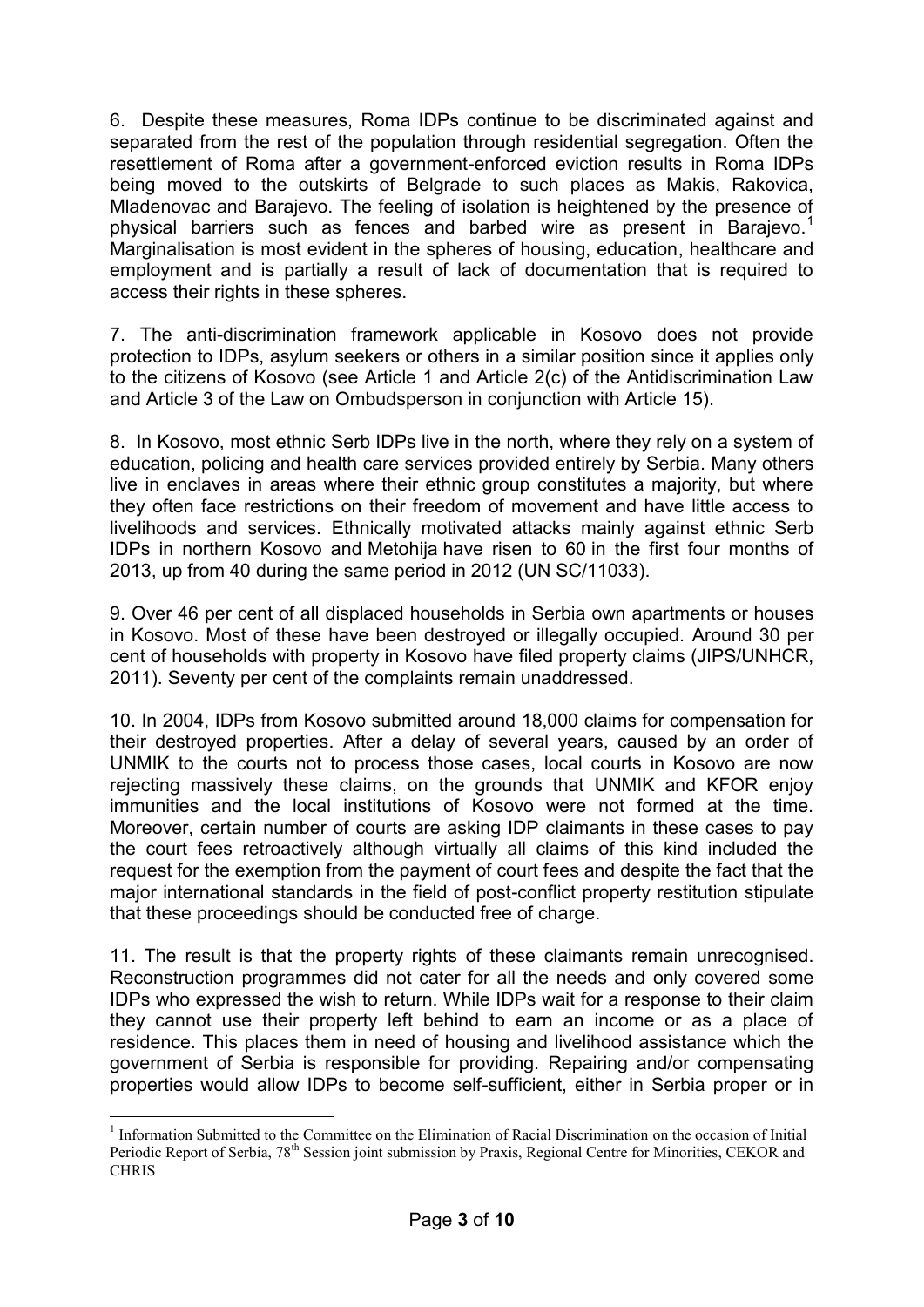Kosovo and more easily find a durable solution. While Serbia does not have effective control over Kosovo, the discrimination faced by IDPs in Serbia related to their claims for restitution and property protection in Kosovo is significant.

12. The lack of a functioning postal service system between Serbia and Kosovo also poses difficulties for IDPs to realise their property rights in Kosovo. IDPs living in Serbia cannot be officially notified of court and administrative proceedings affecting their properties by the authorities in Kosovo. This is particularly important given current ongoing expropriation procedures for the construction of the highway Pristina – Merdare. This situation is partially yet unsatisfactorily addressed by informal contacts and by the work of NGOs, but it is unsustainable and cannot replace an official notification system. In a similar way, the EULEX mission to Kosovo has a system for exchange of information between the Ministries of Justice in Serbia and Kosovo, but that has proven to be ineffective as well.

13. When seeking judicial protection of their rights through the competent courts in the territory of Kosovo, IDPs face numerous obstacles. One of the most important obstacles is that they cannot be represented before the courts in Kosovo on the basis of powers of attorney verified before the regular courts in the Serbia proper. For this reason, IDPs are forced to travel to Kosovo and verify the powers of attorneys issued to the lawyers there. This creates a situation where certain segments of the IDP population such as the elderly, disabled, low income or chronically ill in effect cannot approach the courts since they have difficulty to travel.

14. The agreement on the normalisation of relations between Serbia and Kosovo provides an opportunity to address some of the systemic discrimination issues affecting IDPs. Re-establishing a functioning postal service system would improve the situation of IDPs since they could be officially notified of on-going developments related to their properties. In a similar manner, the issue of properties owned by IDPs and their right to housing could be discussed and resolved in the context of the dialogue, so as to ensure that an effective remedy is provided for the massive destruction of IDP properties that occurred in 1999 and 2004.

**Given the recently adopted Strategy for Prevention and Protection against Discrimination (2013) and the closely linked issue of discrimination and housing, IDMC invites the Committee to pose the following question to the Government of the Republic of Serbia in relation to Article 2.2:** 

• Please outline how the new Strategy for Prevention and Protection against Discrimination action plan will integrate the strategy of the Decade of Roma Inclusion as well as provide protection to Roma and non-Roma IDPs.

 Please outline measures undertaken to assist IDPs with property restitution and/or compensation through non-discriminatory governmental and judicial avenues.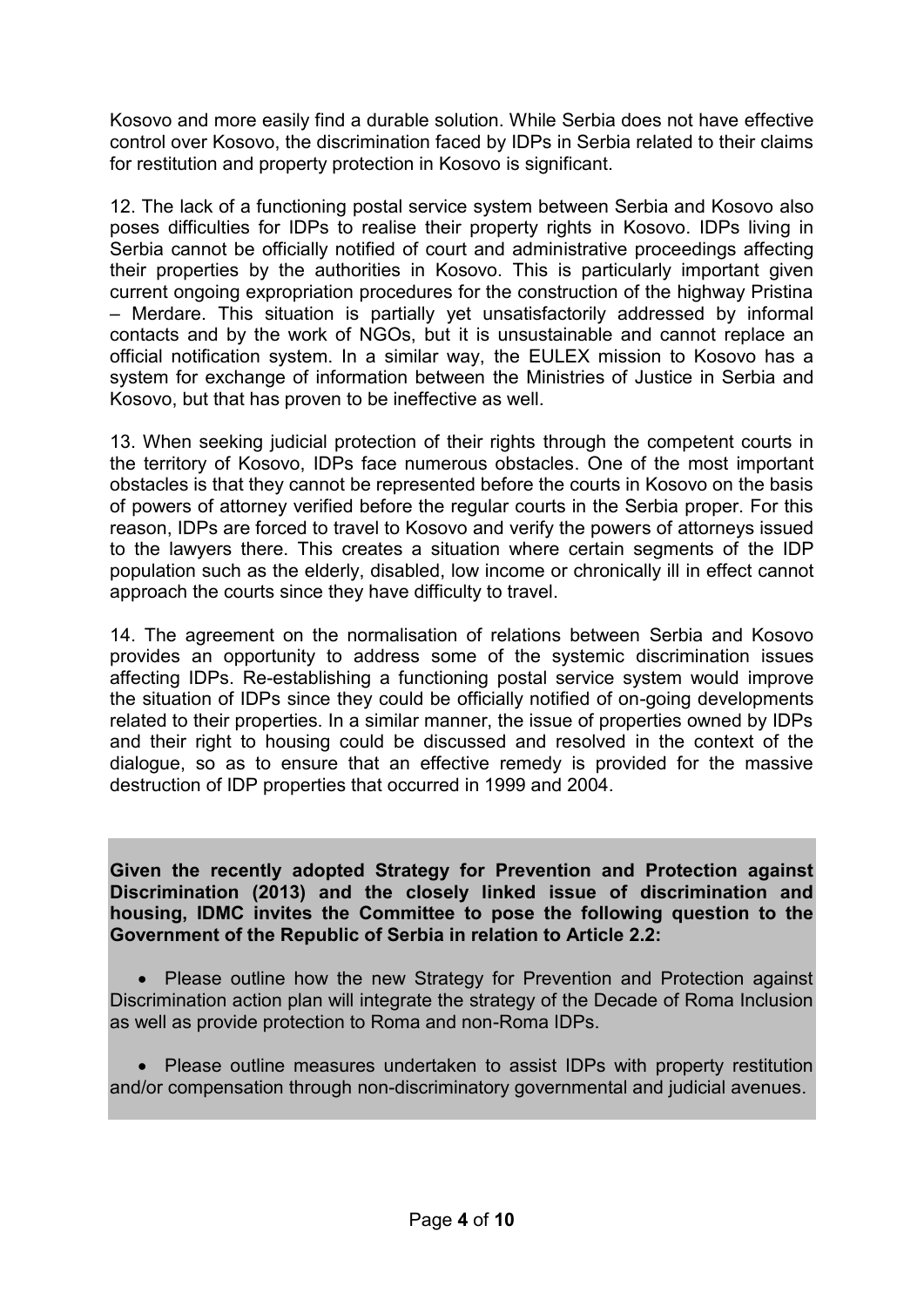### **Article 6 Right to Work**

15. In its 2<sup>nd</sup> Periodic State report (E/C.12/SRB/2) submitted to the Committee on 24 March 2011 (para 32), the Government of the Republic of Serbia responded that its aim was to stimulate employment of refugees, displaced persons and returnees under the Readmission Agreement and the National Employment Action Plan. Whereas, the National Employment Strategy 2011-2020 highlights the need to specifically design active labour market programmes targeting returnees and IDPs.

16. Around 49 per cent of IDPs are unemployed and an estimated 29 per cent of IDPs have informal employment without a contract. More than 90 per cent of unemployed IDPs, are in a situation of long-term unemployment (more than two years), having lost their jobs due to displacement. Since 2003, Serbia pays monthly fees to more than 23,500 IDPs and persons residing in the territory of Kosovo and Metohija, who up to June 1999 were employed in one of the state and social organisations or companies in the area of Kosovo and Metohija (National Strategy for Resolving Problems of Refugees and Internally Displaced Persons for the Period from 2011 to 2014). Despite being unemployed, these IDPs are treated as if they are gainfully employed as a result of the income received from the Serbian authorities, resulting in the lack of full access to active employment policies in order to improve their competitiveness in the labour market, gain real employment, and achieve selfsustainability.

17. For those IDPs who lost their jobs, their employment relations were never de jure terminated, but only de facto. In some cases, the company records for those IDPs simply mention that they were dismissed from their jobs in June / July 1999, at the time when the Serbian authorities were officially withdrawing from Kosovo, but no formal decision was issued nor the persons were notified, therefore it is questionable whether such terminations were in compliance with the law and not issued on a discriminatory basis, as it was found by the Special Chamber of the Supreme Court of Kosovo for Privatisation issues. As these companies are now entering the phase of liquidation, a solution should be found for both unpaid salaries and pending employment relations to bring this issue in compliance with the law and international standards.

18. Unemployment among Roma IDPs is of significant concern as they often cannot access employment opportunities due to administrative restraints such as lack of documentation and/or lack of registered residence (CoE, 31 May 2011, para 94). In April 2012, the government signed a Memorandum of Understanding with the Ombudsman and UNHCR to provide assistance on the registration of legally 'invisible persons' and changes were brought to the law of non-contentious procedures in August 2012 aimed at facilitating late registration in the birth registry (CoE SWD(2012) 333 final).

19. On 19 June 2013, the Ministry of Labour, Employment and Social Policy issued a new instruction for social welfare centres in relation to registration of permanent residence. Persons who do not fulfil other legal bases of housing may have their residence registered at the social welfare centres. The new instruction offers a more efficient and more rational solution for the citizens. It is unclear how these new instructions will be implemented. This is because the Law on Permanent and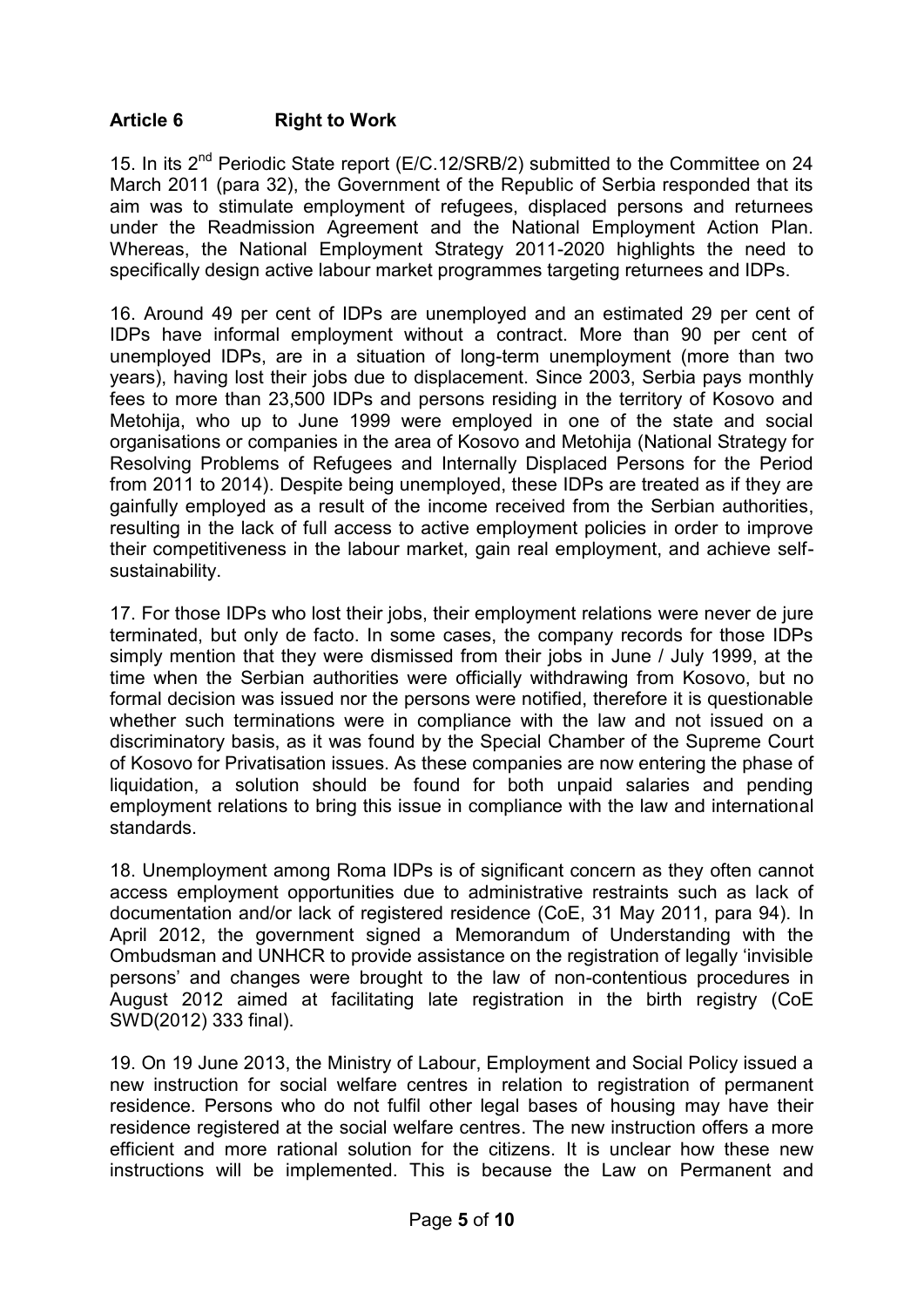Temporary Residence (adopted in November 2011) is still not implemented consistently, and the Ministry of Interior only recently issued the instruction for acting of police departments and stations in procedures for determination of permanent residence at the address of social welfare centres (Praxis, 2013).

#### **Given that around 49 per cent of IDPs are experiencing long-term unemployment, IDMC invites the Committee to pose the following questions to the Government of the Republic of Serbia in relation to Article 6:**

 Please outline specific measures the government has taken in order to target IDPs for inclusion within the labour market and the effects these measures have had on the employment of IDPs.

 Please outline measures the government has taken in order to promote income-generating activities through grants, given that one third of unemployed and one fifth of unemployed IDPs consider this form of support the most attractive.

# **Article 9 Right to Social Security**

20. Concluding Observation 49 specifically addresses the issue of social security and requests the State "to alleviate documentation requirements for payment of pensions to internally displaced persons whose work booklets were destroyed during the hostilities in Kosovo" (E/C.12/1/Add.108). However, in practice it remains a requirement to present a work booklet for proof of employment in order to obtain pension benefits.

21. In its  $2^{nd}$  Periodic State report (E/C.12/SRB/2) submitted to the Committee on 24 March 2011 (para 48 and 49), the Government of the Republic of Serbia acknowledges the difficulty associated with payment of pensions without a work booklet. It specifically focuses on the problem of pensions for ethnic Serbs in the Republic of Croatia, but does not discuss or attribute initiatives to alleviate this issue for IDPs from Kosovo as addressed in under Concluding Observation 49. In the context of normalisation of relations with Kosovo, Serbia should be encouraged to find a pragmatic approach to ensure the full payment of the accrued pensions.

22. IDPs from Kosovo residing in the Republic of Serbia are eligible for pensions based on their employment history, often recorded in work booklets and M4 forms, which contain information on work experience and paid contributions. Most employment records remain in Kosovo, however the Serbian and UNMIK authorities do not recognise each other's M-4 forms (forms that are used for making decisions on pensions)(Civil Action LINGVA, 2011). Additionally, Serbian authorities do not recognise documents issued by the Kosovo Republic authorities and vice versa. In the absence of an employment record, a provisional pension is provided which is significantly lower than what would be given if they provided records of employment.

23. After the signing of the Kumanovo Agreement on 9 June 1999 IDPs were required to register a temporary address in the Republic of Serbia outside of Kosovo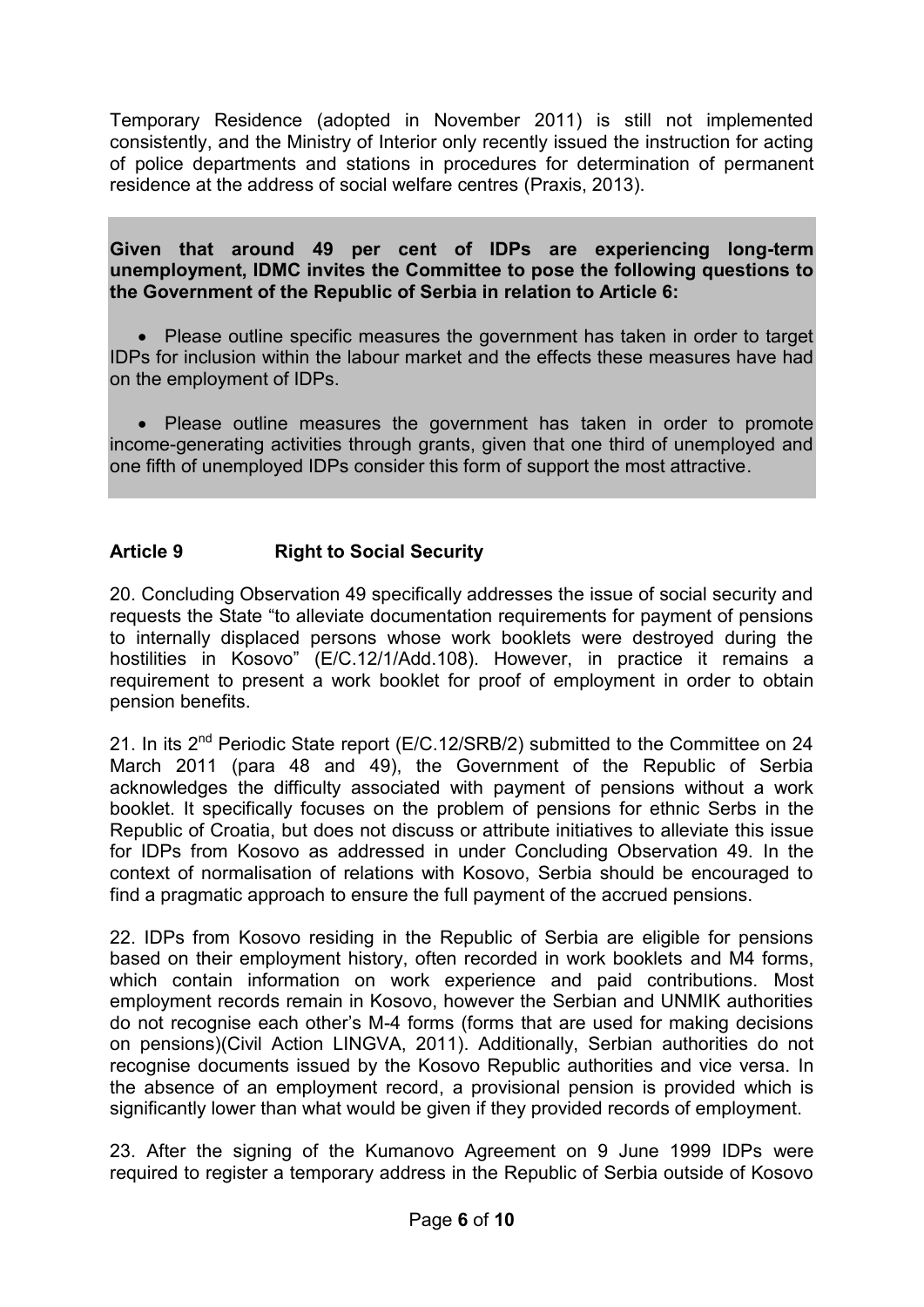in order to claim their pensions. Those who did not do so had their pensions suspended. The pension claim is subject to renewal and requires extensive documentation to receive benefits. Serbian authorities require photocopies of personal identification documents, the application of residence in the Republic of Serbia, a decision on retirement, last salary payment, and displacement certification. The lack of personal documentation prevents IDPs from gaining access to their full pension benefits.

**Given the continued hardships suffered by IDPs due to their inability to provide personal documents and to realise the enjoyment of Covenant rights, IDMC invites the Committee to pose the following questions to the Government of the Republic of Serbia regarding Article 9:**

 Please outline measures the government has taken to provide assistance to IDPs in facilitating the procedures necessary to obtain personal documents, or provisional alternatives in relation to obtaining social security and pension benefits.

 Please outline measures the government has taken to resolve administrative discrepancies between UNMIK and Serbian authorities regarding acceptance of documentation on pension decisions of IDPs.

# **Article 11 Right to Adequate Standard of Living**

24. IDPs are faced with many challenges in achieving an adequate standard of living. Some remain in collective centres, while others struggle to provide a decent accommodation with electricity and running water. Surveys have shown that IDPs prefer two solutions to their housing needs; construction material kits to improve their existing accommodation or to reconstruct their home that was damaged in the war, and social housing apartments.

25. As of March 2013, 30 collective centres housing 1,986 IDPs remain. Nineteen of these 30 collective centres are in the Republic of Serbia and 11 collective centres are within the territory of Kosovo and Metohija. Over half of IDPs live in precarious conditions with limited access to basic services, inferior to conditions of nondisplaced. The majority live outside of designated IDP collective centres in private accommodations.

26. Residents of informal settlements, the vast majority of which are Roma, are at a high risk of eviction. According to the European Roma Rights Centre (ERRC) from 2009 to mid-2012 there have been 17 major evictions from informal settlements in Belgrade, affecting nearly 2,500 persons principally Roma (ERRC, July 2012;HR Ombudsman of Republic of Serbia, July 2012; Praxis, May 2012; Praxis, 4 October 2011).

27. For RAE IDPs, progressive realisation of the right to housing is not visible. Their living conditions are extremely poor and they do not have security of tenure since they often live in unauthorised encampments putting them at high risk for evictions. One thousand live in non-recognised collective centres that are makeshift shelters,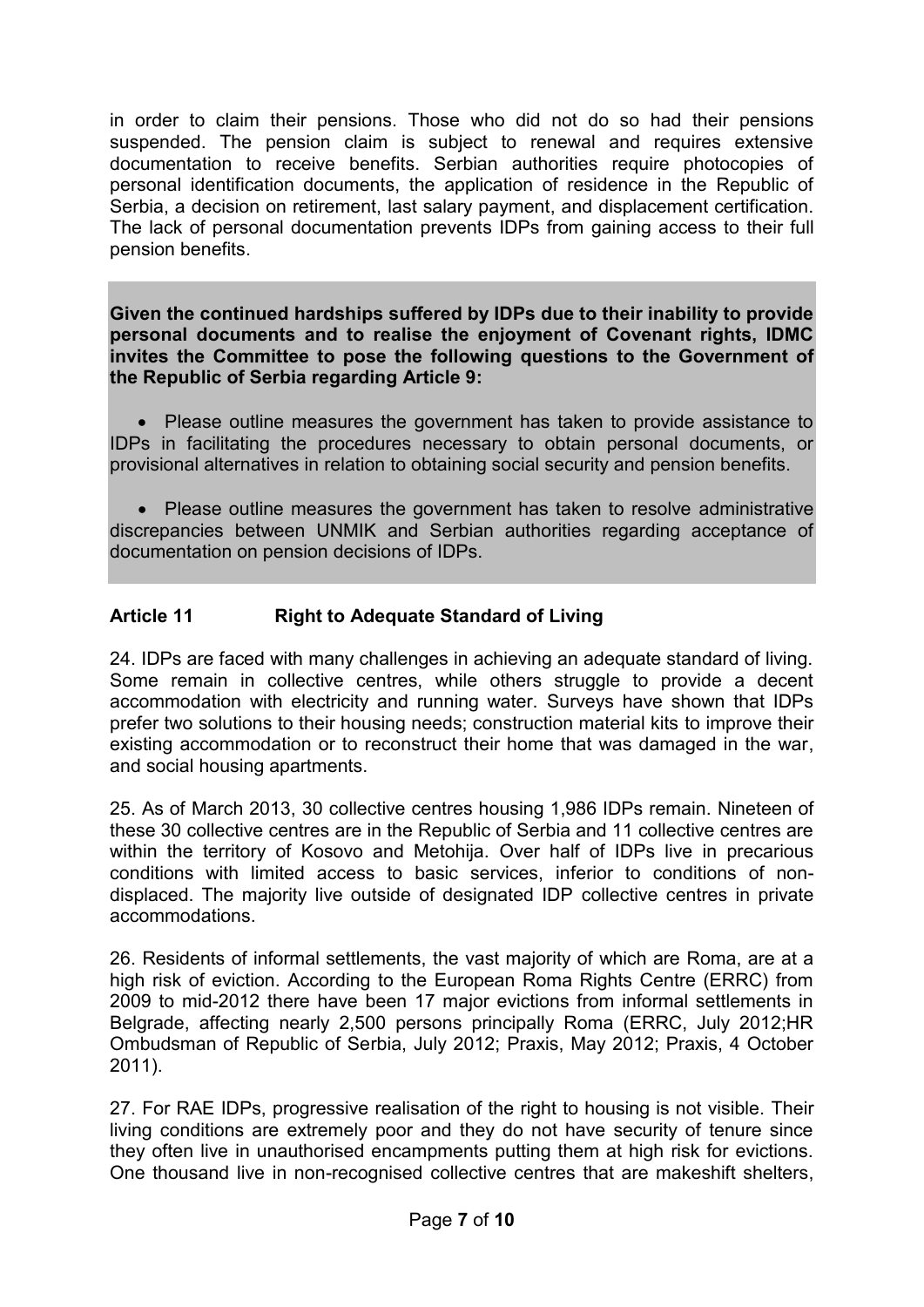while another significant number of RAE live in an estimated 600 illegal settlements in Serbia. Conditions are insalubrious and generally without water, electricity or sanitation (CoE, 31 May 2011, para 91-92).

28. The Regional Housing Programme under the "Sarajevo Process on refugees and displaced persons" is a joint initiative of Bosnia and Herzegovina, Croatia, Montenegro and Serbia and was developed in order to meet the housing needs of returnees and IDPs in the region. While other countries have included IDPs within their RHP country housing projects, Serbia has not. This significantly limits the available housing solutions of IDPs in Serbia.

**Given the needs of IDPs and the obligation of the Government to progressively provide an adequate standard of living, IDMC invites the Committee to pose the following question to the Government of the Republic of Serbia regarding Article 11:**

 Please outline alternative initiatives the Government of the Republic of Serbia is implementing to address inadequate housing of IDPs, including internally displaced RAE, that correspond to the anticipated outcomes of the Regional Housing Programme for IDPs.

### **Article 12 Right to Physical and Mental Health**

29. In paragraph 36 of the Committee's concluding observations, "the Committee regrets the absence of information on mental health services in the State party's report, including provision of psychological rehabilitation to victims of physical and sexual violence and other traumatising experiences related to armed conflict" (E/C.12/1/Add.1-8).

30. In its 2<sup>nd</sup> Periodic State report (E/C.12/SRB/2) submitted to the Committee on 24 March 2011 (para 168 and 169), the Government of the Republic of Serbia acknowledges the right of health protection under the Law on Health Care as well as the rights provided to individuals under the compulsory health insurance. However, the Government of the Republic of Serbia fails to address the outstanding issues related to exercising these rights.

31. IDPs face various forms of physical and mental health challenges. Twenty four point one per cent of IDPs suffer from chronic diseases, 19.27 per cent of IDPs experience certain difficulties in everyday life due to health conditions. Twelve point six per cent have difficulty with mobility and 11.6 per cent with sight. One fifth of the displaced population is at risk of social exclusion requiring special attention.

32. Steps taken to modernise the Serbian healthcare system have included digitalising records by attributing an individual's health record to their personal identification number. At the beginning of 2009, certificates allow people to access healthcare were replaced with health cards. Those who do not have appropriate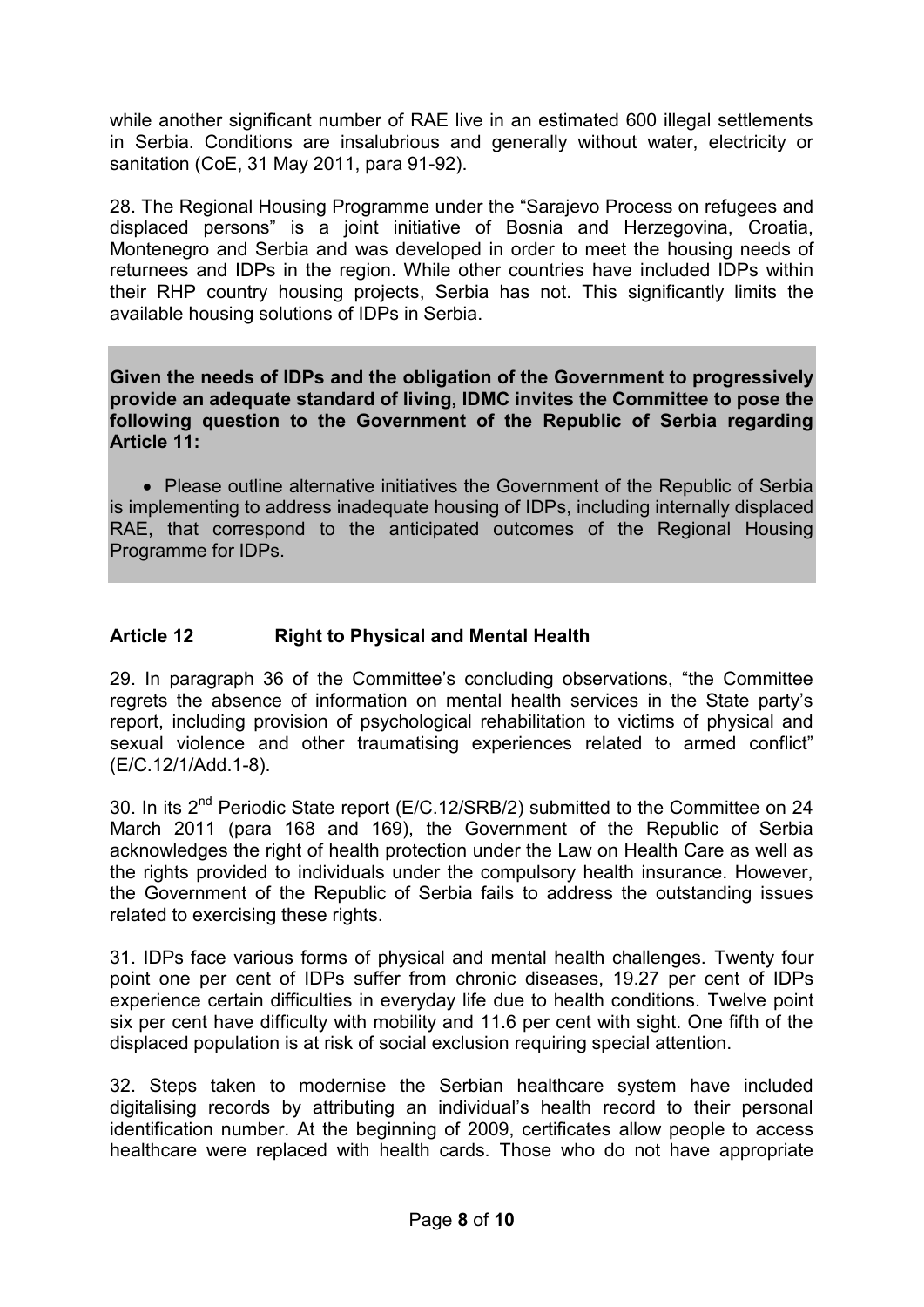documentation or a personal identification number have no means to obtain a health card which prevents them from accessing free healthcare.

**Given the adoption of the Law on Non-Contentious Procedures in 2012 and the right to health protection acknowledged by the Government of the Republic of Serbia, IDMC invites the Committee to pose the following question to the Government of the Republic of Serbia regarding Article 12:**

Please outline measures taken to provide access to healthcare to IDPs.

# **Article 13 Right to Education**

33. Internally displaced children and young people that should be included in primary and secondary education (ages 7 to 18) account for 20 per cent of the displaced population. Seven per cent of internally displaced children do not attend primary school (National Strategy for Resolving Problems of Refugees and Internally Displaced Persons for the Period of 2011-2014).

34. IDPs residing in collective centres are most often the most economically vulnerable IDPs. Around 14 per cent of IDPs residing in collective centres have either no education or they have only partially completed elementary school. Forty-five per cent of collective centre residents have completed elementary school. Less than 5 per cent of residents have graduated from college or university (Commissariat for Refugees and Migration, 2010).

35. Roma children face multiple obstacles to receiving education such as, lack of identity documents to enrol and discrimination by separating RAE from their peers or referring them to schools for children with special needs (CoE 31 May 2011, para 93).

36. Roma-only schools are usually located next to segregated Roma communities. Many of these schools particularly those in multi-ethnic surroundings did not start out as Roma-only schools, but due to the increase in number of Roma students, non-Roma students withdrew as observed in Horgos, Apatin, Senta, Bujanovac and Nis. Over time, the quality of education diminishes, curriculum becomes substandard, and school funding is reduced leading to overcrowding. Children attending these schools rarely manage to continue their education (Praxis, 2011). The Government hired 180 Roma teaching assistants in 2010 to help Roma kids in class and improve cooperation between schools (CoE 31 May 2011, para 93).

**Given the importance of education to the overall development and welfare of society and acknowledged by the Committee as a right, IDMC invites the Committee to pose the following questions to the Government of the Republic of Serbia regarding Article 13:**

 Please outline Government initiatives on education targeting IDPs in collective centres.